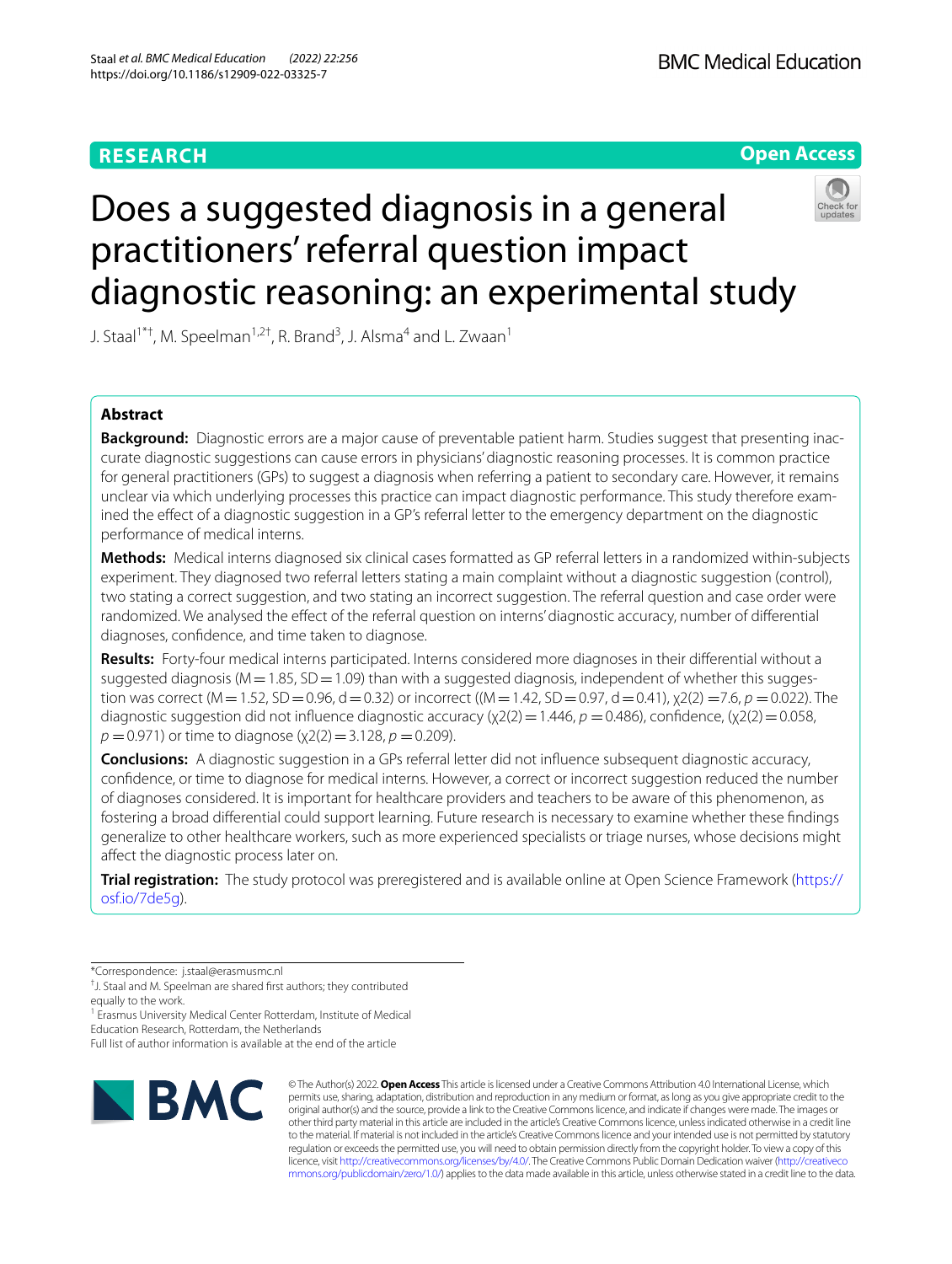**Keywords:** Diagnostic error, Clinical reasoning, Cognitive bias, Patient safety

#### **Introduction**

Diagnostic errors are a large burden on patient safety. It is estimated that a majority of patients will sufer at least one diagnostic error during their lifetime, sometimes with devastating consequences  $[1-3]$  $[1-3]$ . Diagnostic errors are defned as "the failure to establish and/or communicate an accurate and timely explanation of the patient's health problem(s)" [\[1](#page-6-0)]. Most of these errors are thought to be preventable  $[1, 4]$  $[1, 4]$  $[1, 4]$  $[1, 4]$ . In order to develop successful interventions, it is crucial to understand the underlying causes of diagnostic errors.

Physicians working in the ED often use clinical information (e.g., symptoms, examination fndings, or test results) from patient referral letters in diagnostic decisions. The referral process is vulnerable to breakdowns in the process itself  $[5-7]$  $[5-7]$  and can also be influenced by flaws in the cognitive processes of the involved physicians. Flawed cognitive processes are seen as an important cause of diagnostic errors. These cognitive errors are often explained using dual process theory (DPT), which hypothesizes that reasoning consists of a non-analytical and fast System 1, and an analytical and more deliberate System 2 [\[8](#page-6-5), [9](#page-6-6)]. Errors in System 1 are often ascribed to cognitive biases  $[10]$  $[10]$  $[10]$ , which are introduced into the reasoning process because of incorrect assumptions or missed information. Errors in System 2, on the other hand, are often ascribed to knowledge deficits [[11,](#page-6-8) [12\]](#page-6-9). In a clinical context, cognitive errors could cause physicians to be infuenced by incorrect information from another physician or to incorrectly interpret clinical information, which could ultimately result in diagnostic errors. Especially emergency medicine physicians are prone to such errors, due to domain specifc factors such as complex decision making under time pressure and high uncertainty [[13,](#page-6-10) [14\]](#page-6-11).

Previous studies show that clinical information can indeed infuence diagnostic accuracy. For example, accurate clinical information improved physicians' true positive rates in radiology and test reading  $[15-17]$  $[15-17]$  $[15-17]$ , whereas inaccurate clinical information reduced diagnostic accuracy [[18](#page-6-14)] and even biased physicians' diagnostic reasoning towards incorrect working diagnoses suggested by the clinical information  $[19]$  $[19]$  $[19]$ . This effect was found for medical students as well as for experienced physicians [[20\]](#page-6-16). However, it remains unclear via which underlying processes clinical information can impact diagnostic accuracy. For example, accuracy could decrease due to overconfdence, a limited diferential

diagnosis, or because physicians do not spend enough time on a case.

In this experimental study, we examined the efect of a general practitioner's (GPs) suggested diagnosis when they refer a patient from primary care (i.e., general practice) to secondary care (i.e., the ED) on the diagnostic performance of medical interns. The suggested diagnosis in a GPs referral question could be correct or incorrect, or did not contain a diagnostic suggestion at all (control group). We studied diagnostic performance in terms of diagnostic accuracy, and expanded on previous research by adding measures of diferential diagnosis, confdence, and time spent on a case.

We expected that the suggested diagnosis in a GPs referral letter would cause interns to more often follow the suggested diagnosis than when no suggested diagnosis was provided (control condition). We hypothesized that this would also be true if the suggestion was incorrect. Furthermore, we hypothesized that both a correctly and an incorrectly suggested diagnosis would reduce the number of diferential diagnoses considered and decrease the time spent to diagnose compared to the control group. Lastly, we expected that confdence in the most likely diagnosis would increase relative to the control group.

## **Methods**

## **Participants**

Medical interns associated with the Erasmus University Rotterdam (EUR) and the Erasmus University Medical Center (Erasmus MC) were invited to participate. Participants were eligible if they had completed their clinical rotation in internal medicine. Using G-power 3.1.9.7 [[21\]](#page-6-17) a sample size of 36 participants was estimated for a repeated measures analysis of variance (ANOVA) with a medium efect size based on Meyer et al. [[20](#page-6-16)], a power of 0.95, and an alpha level of 0.05.

#### **Design**

A randomized within-subjects experiment was conducted in which each participant diagnosed six cases in three conditions. Participants were presented with two cases stating the patient's main complaint without a diagnostic suggestion, two cases with a correct diagnostic suggestion, and two cases with an incorrect diagnostic suggestion. Case order and condition were randomised through partial counterbalancing using a Latin square (Additional fle [1](#page-5-0)).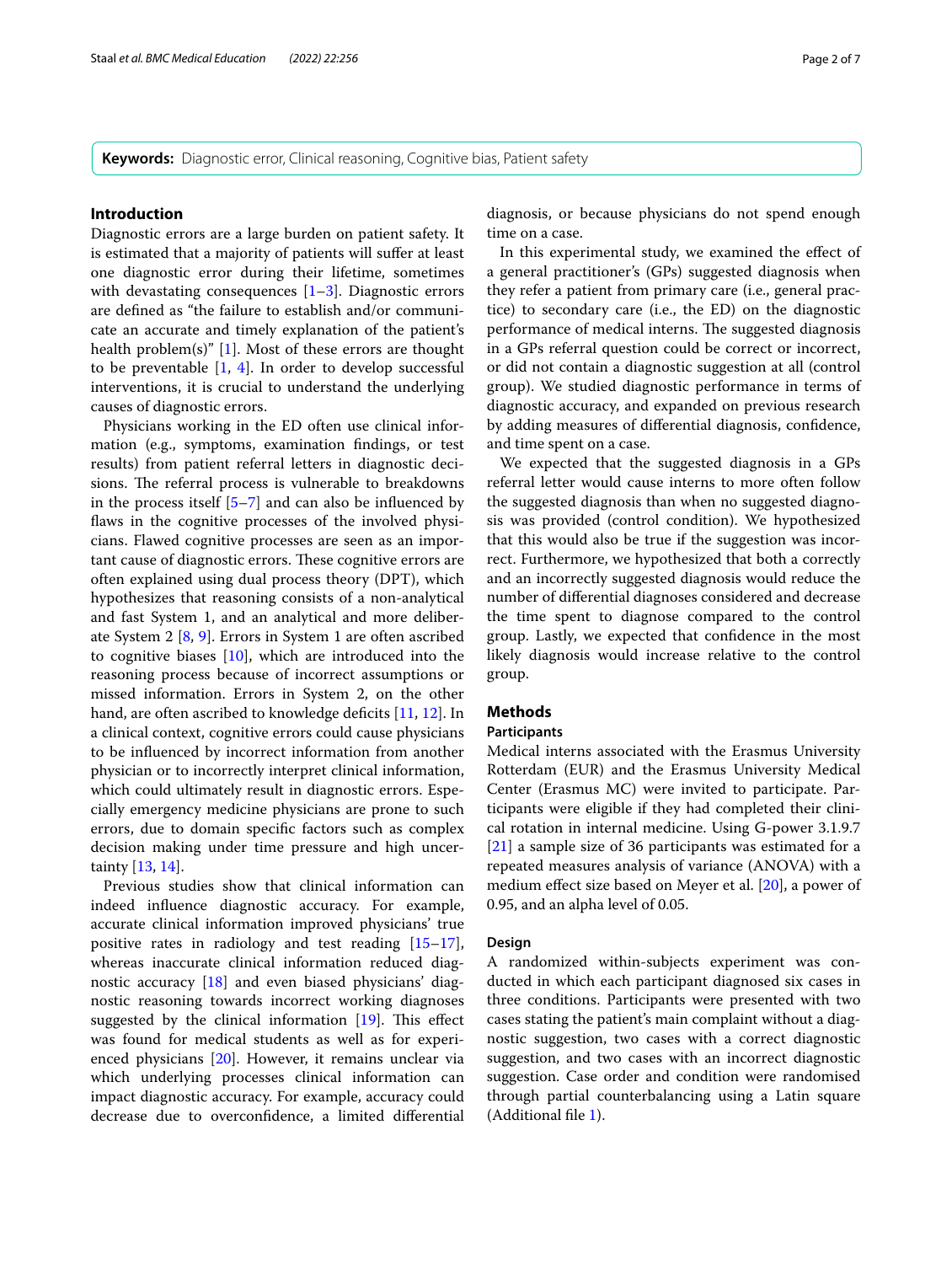## **Materials**

Six fictional cases were developed by an expert internist (JA), a medical doctor (RB) and a medical student (MS) and were piloted by 6 medical doctors specialized in primary care or internal medicine. Each case had one correct diagnosis and one plausible (but incorrect) alternative diagnosis (Table [1\)](#page-2-0). All cases were formatted to look like genuine referral letters from a primary care phy-sician (Additional file [2](#page-5-1)) and were presented in Dutch. Participants used their own device (laptop or mobile phone) to access the survey in which the cases were pre-sented (Additional file [3](#page-5-2)).

## **Procedure**

Participants read an information letter and signed informed consent before participation. In order to study the efect of the manipulated referral question, the study's purpose was not fully disclosed to participants in advance. Instead, participants were told that we wanted to pilot the difficulty level of several clinical cases that were to be used for education. Participants diagnosed the six cases and after every case, they were asked to provide their most likely diagnosis (free text) and to rate their confidence in this diagnosis  $(0=$  no confidence,  $10=$ very confident). The time that participants took to complete each case was registered upon submitting the diagnosis. After diagnosing all cases, participants were shown the case again and were asked to provide diferential diagnoses for each of the cases. The differential diagnosis was elicited after all six cases were diagnosed to prevent the possible induction of refective reasoning, which could reduce the efect of our manipulation [[22](#page-6-18)]. Finally, they were asked to provide their demographic information and what they thought the real goal of the study was.

#### **Outcome measures**

Diagnostic accuracy was quantifed by scoring the most likely diagnosis as either correct (1 point), partially correct (0.5 points) or incorrect (0 points). A diagnosis was

<span id="page-2-0"></span>**Table 1** Overview of the primary complaint, the alternative (incorrect) diagnostic suggestion and the correct diagnostic suggestion

|              | No suggestion            |                 | Correct suggestion Incorrect suggestion |
|--------------|--------------------------|-----------------|-----------------------------------------|
|              | Case 1 Abdominal pain    | Ovarian torsion | Appendicitis                            |
|              | Case 2 Painful leg       | Erysipelas      | Deep vein thrombosis                    |
| Case 3       | Dyspnea                  | Heart failure   | Pneumonia                               |
| Case 4       | Epigastric pain          | Pancreatitis    | Cholecystitis                           |
|              | Case 5 Retrosternal pain | Peptic ulcer    | Myocardial infarction                   |
| Case 6 Colic |                          | Gallstone       | Kidney stone                            |

scored as correct if participants mentioned the correct diagnosis or a diferent term for the same diagnosis. Closely adjacent diagnoses were also given full points (i.e., the correct diagnosis was pancreatitis and the participant mentioned acute pancreatitis). A diagnosis was scored as partially accurate if the participant captured an element of the diagnosis, but left out another core element (i.e., the correct diagnosis was peptic ulcer and the participant mentioned only ulcer). Any other diagnoses were scored as incorrect and did not receive any points. Scoring was performed independently by a medical doctor (RB) and a medical student (MS). If there was a discrepancy, this was solved via discussion with an expert internist (JA) as the third rater. Confdence in the most likely diagnosis was measured on a scale from 0 to 10 as self-reported by the participant. Time spent to diagnose was measured in seconds and automatically recorded by the survey software (Qualtrics). Based on the time taken to diagnose in the pilot, any entrees that took less than 25s were considered not realistic and therefore excluded. Lastly, diferential diagnosis was measured as the number (count) of alternative diagnoses given in a free text box.

#### *Demographics*

We measured the following demographic information: age, sex, months spent in the clinical phase, current internship, and specialism of interest. Additionally, we performed a manipulation check by asking participants to guess the study's goal.

#### **Statistical analysis**

According to the Kolmogorov-Smirnov test, the data were not normally distributed. Therefore, a withinsubjects Friedman's ANOVA was performed to test if the referral question (within-subjects factor) impacted students' diagnostic performance. Separate Friedman's ANOVAs were performed for mean diagnostic accuracy, diferential diagnosis, confdence, and time to diagnose a case, which were averaged per participant per condition. Additionally, diferential diagnosis, confdence, and time to diagnose for correct and incorrect most likely diagnoses were compared using the Wilcoxon signed rank test. If a Friedman's ANOVA was signifcant, post-hoc tests were performed using individual Wilcoxon signed rank tests. A *p*-value of <0.05 was considered statistically signifcant. Statistical analyses were performed using SPSS statistical software, version 25 for Windows (IBM Corp., Armonk, New York).

## **Results**

Forty-four out of the total ninety-seven participants (45%) completed the experiment, 5 (5%) quit halfway through the study and 48 (50%) did not get past the initial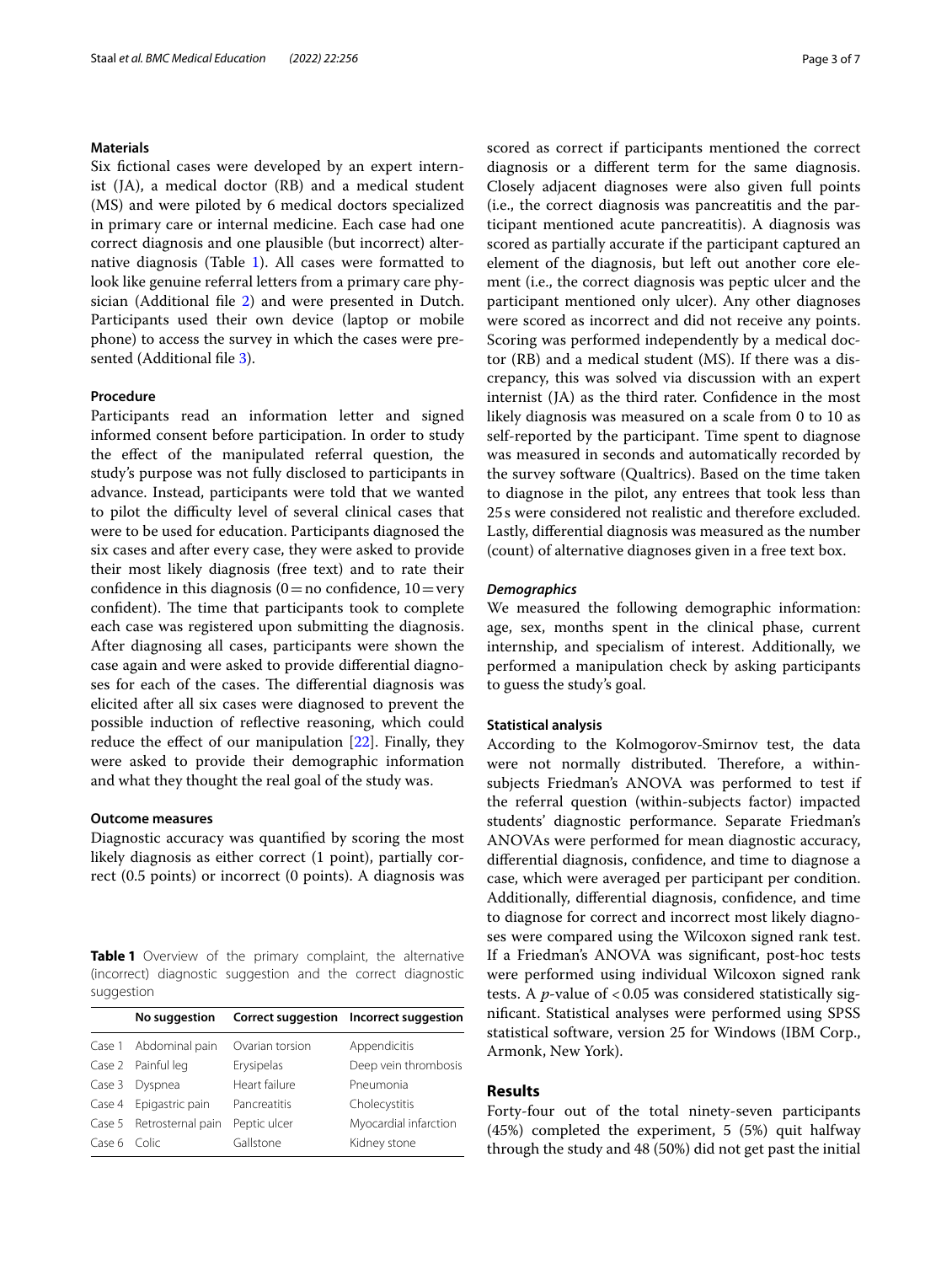instructions. Of the 44 students who completed the study, five participants were excluded based on the cut-off value for time to diagnose  $\left( < 25 \text{ s} \right)$ , leaving 39 participants in the main analysis. For the analysis of the diferential diagnosis, an additional fve students were excluded because they did not provide a diferential diagnosis for any of the cases. Demographics were available for 38 participants. Thirty-one participants (82%) were female. On average, participants were 24 years  $(SD=1)$  old and had spent 21 months  $(SD=8)$  in the clinical phase. Age, sex, and months in the clinical phase did not moderate accuracy, number of diferential diagnoses, confdence or time to diagnose (all  $p > 0.05$ ) and thus, did not need to be corrected for.

## **Manipulation check**

Seven out of the 39 participants (17.94%) correctly identifed the study's goal. Despite this, their performance (diagnostic accuracy:  $M = 0.50$ ,  $SD = 0.32$ ) was similar to participants who did not identify the study's goal (diagnostic accuracy:  $M = 0.51$ ,  $SD = 0.32$ ). Therefore, all participants were analysed as one group.

#### **Main analysis**

The diagnostic suggestion did not influence diagnostic accuracy,  $\chi^2(2) = 1.45$ ,  $p = 0.486$ , but did impact the number of differential diagnoses generated,  $\chi^2(2) = 7.60$ ,  $p = 0.022$ . Interns considered significantly more diagnoses when they did not receive a diagnostic suggestion compared to when they did, which resulted in a small efect size compared to both correct suggestions  $(d=0.32)$  and incorrect suggestions  $(d=0.41)$ . Confidence,  $\chi^2(2) = 0.06$ ,  $p = 0.971$  and time to diagnose,  $\chi^2(2)$  = 3.13,  $p$  = 0.209, did not differ significantly depending on the referral question. Descriptive data are reported in Table [2.](#page-3-0)

## **Exploratory analyses** *Accuracy per case*

The effect of diagnostic suggestion on diagnostic accuracy was not signifcant overall, but there was substantial variation between the cases used (Table [3](#page-3-1)). Notably, accuracy was descriptively higher for a correct diagnostic suggestion in case 1 (50%) and case 5 (63.64%) compared to an incorrect diagnostic suggestion (case 1: 13.33%; case 5: 53.85%) or no diagnostic suggestion (case 1: 16.67%; case 5: 26.67%). Conversely, accuracy was descriptively lower for the correct diagnostic suggestion for case 3 (68.76%) and case 6 (43.75%) compared to an incorrect diagnostic suggestion (case 3: 90.91%; case 6: 75%) or no diagnostic suggestion (case 3: 100%; case 6: 72.72%).

#### *Correct and incorrect diagnosis*

The number of diagnoses considered in the differential diagnosis did not difer between participants who gave a correct diagnosis ( $M=1.54$ ,  $SD=1.22$ ) and participants who gave an incorrect diagnosis  $(M=1.59, SD=1.22)$ , T=1407.00,  $p = 0.767$ . The time that participants spent to diagnose cases also did not difer between correct and incorrect diagnoses (correct:  $M = 129.29$ , SD = 104.07;<br>incorrect:  $M = 136.57$ , SD = 88.27, T = 2620.00  $M = 136.57$ ,  $p = 0.322$ .

#### *Confdence*

Participants were more confdent when their most likely diagnosis was correct ( $M=6.51$ , SD=0.97), compared to when it was incorrect ( $M = 6.00$ , SD = 1.03), T = 1592.00,

<span id="page-3-0"></span>**Table 2** Mean (M) and standard deviation (SD) for accuracy, differential diagnosis, confidence and time to diagnose

|                                | N  | No suggestion  | <b>Correct suggestion</b> | Incorrect suggestion |
|--------------------------------|----|----------------|---------------------------|----------------------|
| Accuracy, M (SD)               | 39 | 0.46(0.34)     | 0.57(0.27)                | 0.51(0.35)           |
| Differential diagnosis, M (SD) | 33 | 1.85(1.09)     | 1.52 (0.96)               | 1.42(0.97)           |
| Confidence, M (SD)             | 39 | 6.23(1.23)     | 6.21(1.00)                | 6.36(1.13)           |
| Time to diagnose, M (SD)       | 39 | 120.21 (55.87) | 133.79 (81.87)            | 140.40 (74.78)       |

<span id="page-3-1"></span>

|  |  |  |  | <b>Table 3</b> The number of responses and percentage (%) of correct responses per case |  |
|--|--|--|--|-----------------------------------------------------------------------------------------|--|
|--|--|--|--|-----------------------------------------------------------------------------------------|--|

| <b>Condition</b>       | Case 1         | Case 2         | Case 3         | Case 4         | Case 5         | Case 6         | <b>Total</b>     |
|------------------------|----------------|----------------|----------------|----------------|----------------|----------------|------------------|
| No suggestion          | 2/12 (16.67%)  | 4/13 (30.77%)  | 12/12 (100%)   | 7/15 (46.67%)  | 4/15 (26.67%)  | 8/11 (72.73%)  | 37/78 (47.43%)   |
| Correct suggestion     | 6/12(50%)      | 6/11 (54.55%)  | 11/16 (68.76%) | 9/12 (75%)     | 7/11 (63.64%)  | 7/16 (43.75%)  | 46/78 (58.97%)   |
| Incorrect suggestion   | 2/15 (13.33%)  | 11/15 (73.33%) | 10/11 (90.91%) | 5/12 (41.67%)  | 7/13 (53.85%)  | 9/12(75%)      | 44/78 (56.41%)   |
| Total correct per case | 10/39 (25.64%) | 21/39 (53.85%) | 33/39 (84.62%) | 21/39 (53.85%) | 18/39 (46.15%) | 24/39 (61.54%) | 127/234 (54.27%) |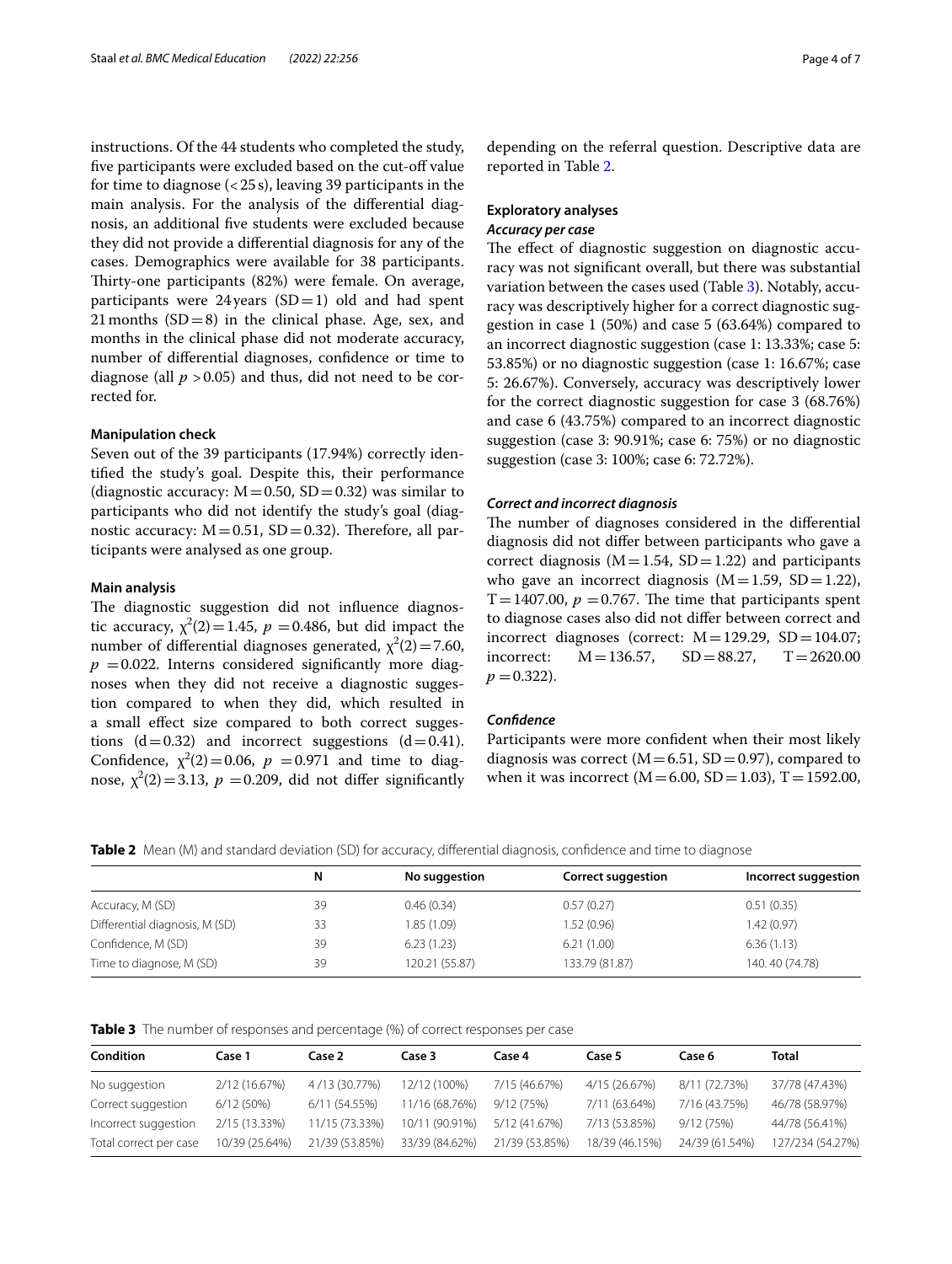$p = 0.006$ ,  $d = 0.51$ . This did not differ based on the diagnostic suggestion,  $χ2(3) = 4.29, p = 0.232$  (Table [2\)](#page-3-0).

## **Discussion**

This study examined the effect of clinical information in the form of a diagnostic suggestion in a GPs referral letter on the diagnostic performance of medical interns. Contrary to our hypotheses, we found no efect of diagnostic suggestion on accuracy, confdence, or time taken to diagnose. Diagnostic suggestions did, however, afect the number of diagnoses participants considered in their differential diagnosis. They considered more diagnoses when the referral letter did not contain any suggestion compared to when either a correct or incorrect suggestion was presented. Exploratory analyses further suggested a positive correlation between accuracy and confdence.

Research on the efect of clinical information on test reading has shown that diagnostic suggestions can bias physicians towards the suggested diagnosis, decreasing diagnostic accuracy if the suggestion was incorrect  $[18,$  $[18,$ [19\]](#page-6-15). The interns in the current study, however, were able to overcome the potential bias of an incorrect suggestion, as their accuracy did not decrease. This contrast to previous studies might be explained by the relative inexperience of our participants. It is suggested that inexperienced physicians rely more on analytical reasoning than on non-analytical reasoning, as they have not accumulated enough previous experiences to rely on pattern recognition [[23](#page-6-19)]. Reliance on analytical thinking could result in a more conscious approach to diagnosis, possibly making our participants more vigilant for information in the case that conficted with the suggestion. Such an approach would make participants less likely to be biased by the suggestion as analytical approaches such as deliberate refection have been shown to reduce diagnostic errors due to biases  $[22]$  $[22]$ . This possibility is supported by our fnding that confdence was higher when participants were correct: they seemed capable of estimating how valid their diagnoses were, which fts the profle of analytical reasoning.

Although overall diagnostic accuracy was not afected by the type of diagnostic suggestion, exploratory analyses suggested there were diferences at case-level. Specifcally, our fndings indicated that depending on the case, correct diagnostic suggestions could either be benefcial or detrimental to accuracy (Table [3\)](#page-3-1). These differences were descriptive and not statistically signifcant, but provide considerations for future research. In two cases where less than 50% of participants were correct when receiving no diagnostic suggestion, accuracy improved when they received the correct suggestion. In this scenario, the correct suggestion could possibly compensate for gaps in knowledge by suggesting a diagnosis that the participant otherwise would not have considered [\[11,](#page-6-8) [12](#page-6-9)]. For example, in the frst case interns were likely more familiar with appendicitis (the alternative incorrect diagnosis) than with ovarian torsion (the correct diagnosis). The correct suggestion might have prevented them from missing the less prevalent diagnosis and allowed them to suggest the correct diagnosis instead. However, in two other cases accuracy descriptively decreased when a correct diagnostic suggestion was considered. This could indicate that knowledge gaps should be acknowledged before a suggestion can be benefcial. For example, if the incorrect diagnosis seems likely, participants might still choose to reject the correct suggestion. All in all, perhaps the efect of diagnostic suggestions depends on the case diagnosis, participant's prior knowledge, and their willingness to consider suggestions.

The type of diagnostic suggestion did impact interns' diferential diagnosis: just providing a suggested diagnosis, either correct or incorrect, reduced the number of diagnoses considered. This is consistent with Meyer et al. [\[20](#page-6-16)] who showed that an a priori diagnosis, regardless of whether this diagnosis was correct or not, led to fewer questions asked during history taking and a less systematic assessment of diferential diagnoses. Failure to consider the correct diagnosis is an important cause of diagnostic error  $[24]$  $[24]$ . It is vital that the correct diagnosis is at least considered in the diferential diagnosis, even if it is not considered as the most likely diagnosis. The importance of the differential diagnosis is associated with the dynamic nature of diagnostic reasoning. If the course of a disease changes, it will be easier to consider another diagnosis that is already included in the diferential diagnosis. But although our diagnostic suggestions did reduce the number of diferential diagnoses considered, they did not decrease diagnostic accuracy. Future research should examine whether this reduction in diferential diagnoses results in a qualitatively worse diferential diagnosis, or conversely if it produces a more specifc and efficient differential diagnosis without a reduction in accuracy. Though it is difficult to make practical recommendations based on the current results, we suggest it might be valuable for education to have interns practice diagnosing cases without a diagnostic suggestion as this can allow them to foster a broader diferential diagnosis. Additionally, educators could vary between using cases with and without diagnostic suggestions, so that interns can practice with both scenarios and might perhaps learn to overcome possible negative infuences or beneft from possible positive infuences of suggested diagnoses. For example, interns could be trained using methods such as deliberate reflection, which promote the generation of multiple diferential diagnoses and considering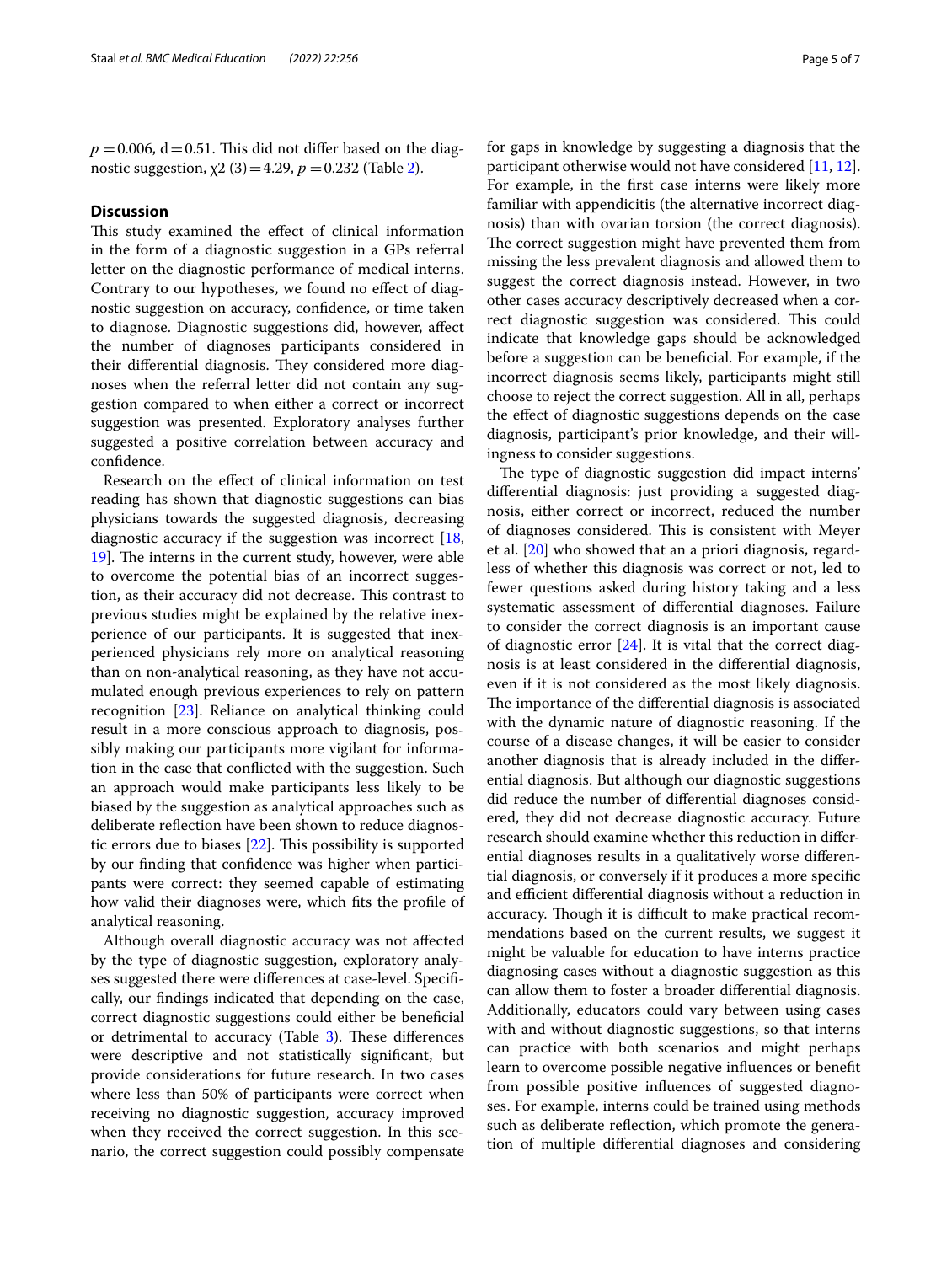information that increases or reduces the likelihood of the diferential diagnoses [\[25\]](#page-6-21). Such teaching methods could be incorporated into problem-based or case-based learning, where it could let interns practice with creating appropriate diferential diagnoses for individual cases.

The current study had several strengths and limitations. Because of the experimental within-subjects design with randomized presentation of the cases and diagnostic suggestions, it was possible to isolate the efect of the diagnostic suggestion. Furthermore, this study had a high power due to the within-subjects design. However, the experimental design also poses a limitation, as we could not replicate the time constraints and high level of uncertainty present in clinical practice. Additionally, the current fndings are limited in their generalizability to practice, frst because we included relatively inexperienced interns and second because we recruited participants by spreading the survey link online. The latter makes it difficult to calculate a response rate, as we cannot know how many interns saw the link but did not click it. This could limit the external validity of our sample. A related limitation is the high attrition rate (53/97); however, of the interns who started diagnosing cases only 5 failed to complete the experiment. Therefore it seems that participant attrition is not linked to the experiment itself, but rather to motivational factors such as a lack of compensation or personalized recruitment. Future research should replicate the current fndings and investigate how diagnostic suggestions afect primary to secondary care referral in clinical practice and in more experienced physicians. Furthermore, this study did not consider the impact of diagnostic suggestions on some steps in the diagnostic process, such as ordering and interpreting investigations, due to practical considerations. Future studies should also consider how diagnostic suggestions impact other steps in the diagnostic process. Finally, the current study only focused on diagnostic suggestions from GPs: future studies could expand to include suggestions from other medical professionals, for example clinicians within the same department as the diagnostician, or from patients themselves, as these suggestions might be given diferent weights and could differentially afect diagnostic performance.

In conclusion, diagnostic suggestions can reduce the number of diagnoses considered in the diferential diagnosis of medical interns. Other aspects of diagnostic performance, namely interns' diagnostic accuracy, confdence, and time to diagnose, were not afected. Healthcare providers should be aware of this phenomenon in order to limit unwanted efects. When training medical students in clinical reasoning, one could avoid diagnostic suggestions in order to train students in broad diferential thinking. Considering the fact that various professionals are involved with the work-up in the ED, future research should repeat the experiment in other groups of professionals, such as medical specialists and triage nurses.

#### **Abbreviations**

ANOVA: Analysis of variance; DPT: Dual process theory; ED: Emergency department; EUR: Erasmus University Rotterdam; Erasmus MC: Erasmus University Medical Center; GP, GPs: General practitioner, general practitioners.

#### **Supplementary Information**

The online version contains supplementary material available at [https://doi.](https://doi.org/10.1186/s12909-022-03325-7) [org/10.1186/s12909-022-03325-7](https://doi.org/10.1186/s12909-022-03325-7).

<span id="page-5-1"></span><span id="page-5-0"></span>**Additional fle 1: Table 1.** Partial randomisation of referral questions and clinical cases using a Latin square.

<span id="page-5-2"></span>**Additional fle 2.** Example case 1: correct referral question.

**Additional fle 3.** Survey questions.

#### **Acknowledgements**

We would like to thank the residents who participated in the study.

#### **Authors' contributions**

All authors had full access to all the study data and take responsibility for the integrity of the data and the accuracy of the analysis. All authors read and approved the fnal manuscript. Study conception and design: all authors. Development of study materials: MS, RB, JA. Acquisition of data: JS, MS. Analysis or interpretation of data: all authors. Drafting of the manuscript: JS, MS, RB. Critical revision of the manuscript for important intellectual content: all authors. Statistical analysis: JS, MS. Administrative, technical or material support: JA, LZ. Supervision: JS, JA, LZ.

#### **Funding**

Dr. LZ is supported by a VENI grant from the Dutch National Scientifc Organization (NWO; 45116032) and an Erasmus MC Fellowship. The funding body was not involved in the design of the study and the collection, analysis, and interpretation of data and in writing the manuscript.

#### **Availability of data and materials**

The study protocol was preregistered and is available online at Open Science Framework (<https://osf.io/7de5g>).

#### **Declarations**

#### **Ethics approval and consent to participate**

The study was approved by the medical ethical committee of the Erasmus University Medical Center (MEC-2021-0158). All participants gave informed consent. All methods were carried out in accordance with the relevant guidelines and regulations.

#### **Consent for publication**

Not applicable.

#### **Competing interests**

The authors declare that they have no competing interests.

#### **Author details**

<sup>1</sup> Erasmus University Medical Center Rotterdam, Institute of Medical Education Research, Rotterdam, the Netherlands. <sup>2</sup> Faculty of Medical Sciences, Erasmus University Medical Center Rotterdam, Rotterdam, the Netherlands.<sup>3</sup> Intensive Care Unit, Haaglanden Medical Center Den Haag, The Hague, the Netherlands. 4 Department of Internal Medicine, Erasmus University Medical Center Rotterdam, Rotterdam, the Netherlands.